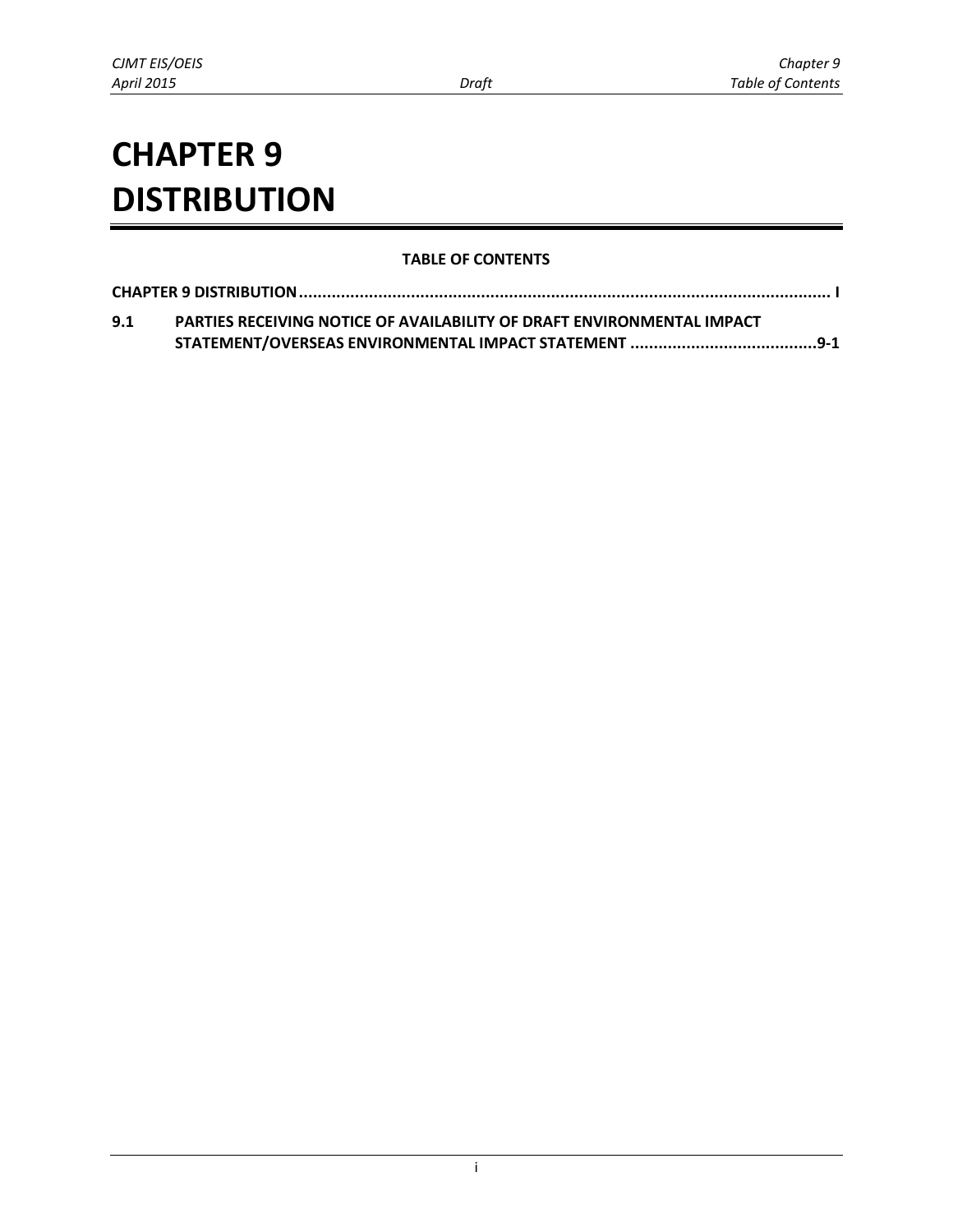This page intentionally left blank.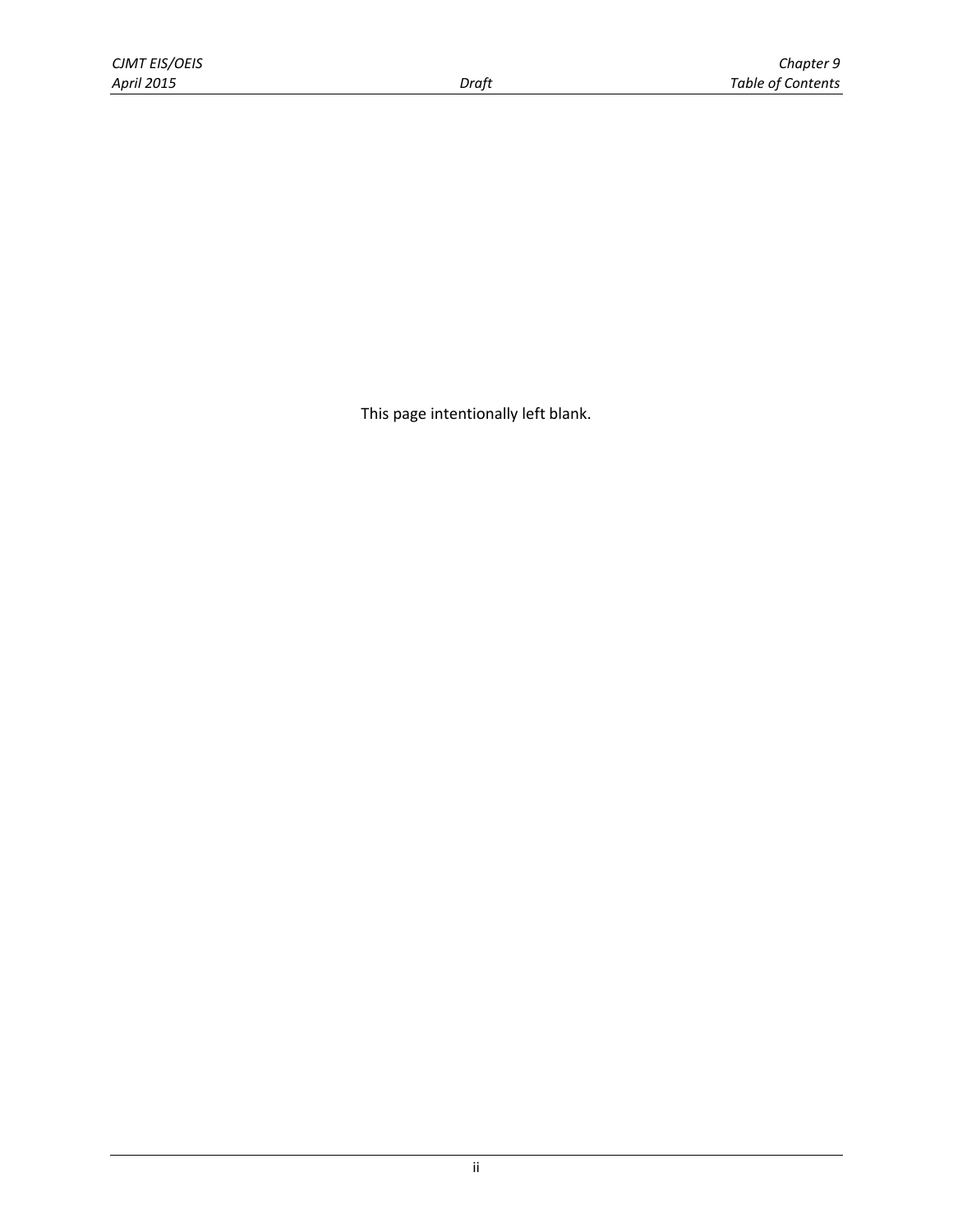### **CHAPTER 9 DISTRIBUTION**

## <span id="page-2-0"></span>**9.1 PARTIES RECEIVING NOTICE OF AVAILABILITY OF DRAFT ENVIRONMENTAL IMPACT STATEMENT/OVERSEAS ENVIRONMENTAL IMPACT STATEMENT**

Chapter 9 provides a list of parties who were directly notified about a Notice of Availability of the Draft Environmental Impact Statement (EIS)/Overseas EIS (OEIS). The Notice of Availability indicates when the Draft EIS/OEIS was issued, where copies may be obtained or reviewed, the duration of the comment period, where comments may be sent, and the location, date, and time of public hearings regarding the Draft EIS/OEIS. Private citizens may receive a Notice of Availability, but their names are not included in the list. Also included is a list of libraries receiving an electronic copy on compact disk or hard copy of the Draft EIS/OEIS.

#### **9.1.1 Elected Officials – CNMI**

Office of the Governor of the CNMI, The Honorable Governor Eloy S. Inos

Office of the Lt. Governor of the CNMI, The Honorable Lt. Governor Ralph DLG Torres

CNMI Senate, The Honorable Senator Victor Hocog

CNMI House of Representatives, The Honorable Representative Joseph P. Deleon Guerrero

Office of the Resident Representative, The Honorable U.S. Representative Gregorio C. (Kilili) Sablan

#### **9.1.2 Elected Officials – CNMI Local**

Mayor of the Northern Islands, The Honorable Mayor Francisco Jerome Kaipat Aldan

Mayor of Rota, The Honorable Mayor Ephraim Manglona

Mayor of Saipan, The Honorable Mayor David Mundo Apatang

Mayor of Tinian and Aguiguan, The Honorable Mayor Joey Patrick San Nicolas

#### **9.1.3 Federal Agencies**

Advisory Council on Historic Preservation Department of the Air Force Department of the Army Department of Army, U.S. Army Engineer District, Honolulu, Regulatory Branch Federal Aviation Administration Headquarters, Department of the Army Headquarters U.S. Marine Corps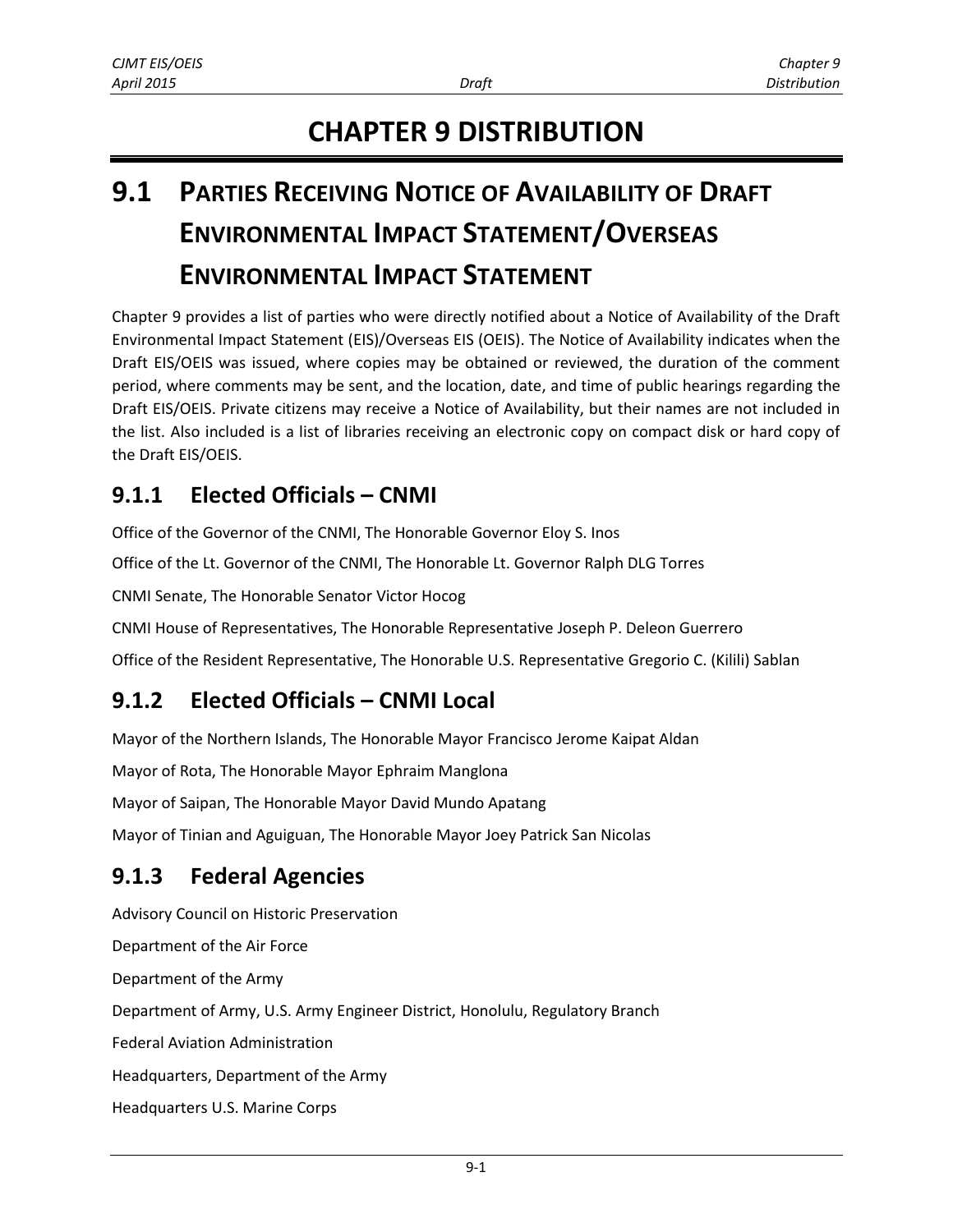International Broadcasting Bureau National Park Service National Trust for Historic Preservation Naval Facilities Engineering Command, Headquarters Naval Facilities Engineering Command, Pacific National Oceanic and Atmospheric Administration National Oceanic and Atmospheric Administration, Fisheries Service National Oceanic and Atmospheric Administration Fisheries, Pacific Islands Regional Office National Oceanic and Atmospheric Administration National Marine Fisheries – CNMI Office National Oceanic and Atmospheric Administration National Marine Fisheries – Pacific Islands Regional **Office** Natural Resources Conservation Service Office of Insular Affairs U.S. Air Force, Pacific U.S. Army Air and Missile Defense Command U.S. Army Corps of Engineers U.S. Army Engineer District, Hawaii U.S. Army Installation Management Command U.S. Coast Guard, Sector Guam U.S. Coast Guard, Marianas Section U.S. Department of Agriculture U.S. Department of Agriculture, Animal and Plant Health Inspection Services U.S. Department of Agriculture, Animal Plant Inspection Health Service, Wildlife Services U.S. Department of Interior U.S. Department of Transportation U.S. Department of Transportation, Federal Highway Administration U.S. Department of Transportation, Maritime Administration U.S. Environmental Protection Agency, Region 9 U.S. Environmental Protection Agency, Pacific Islands Office, Region 9 U.S. Environmental Protection Agency, Region 9, Environmental Review Office Communities and Ecosystems Division

U.S. Fish and Wildlife Service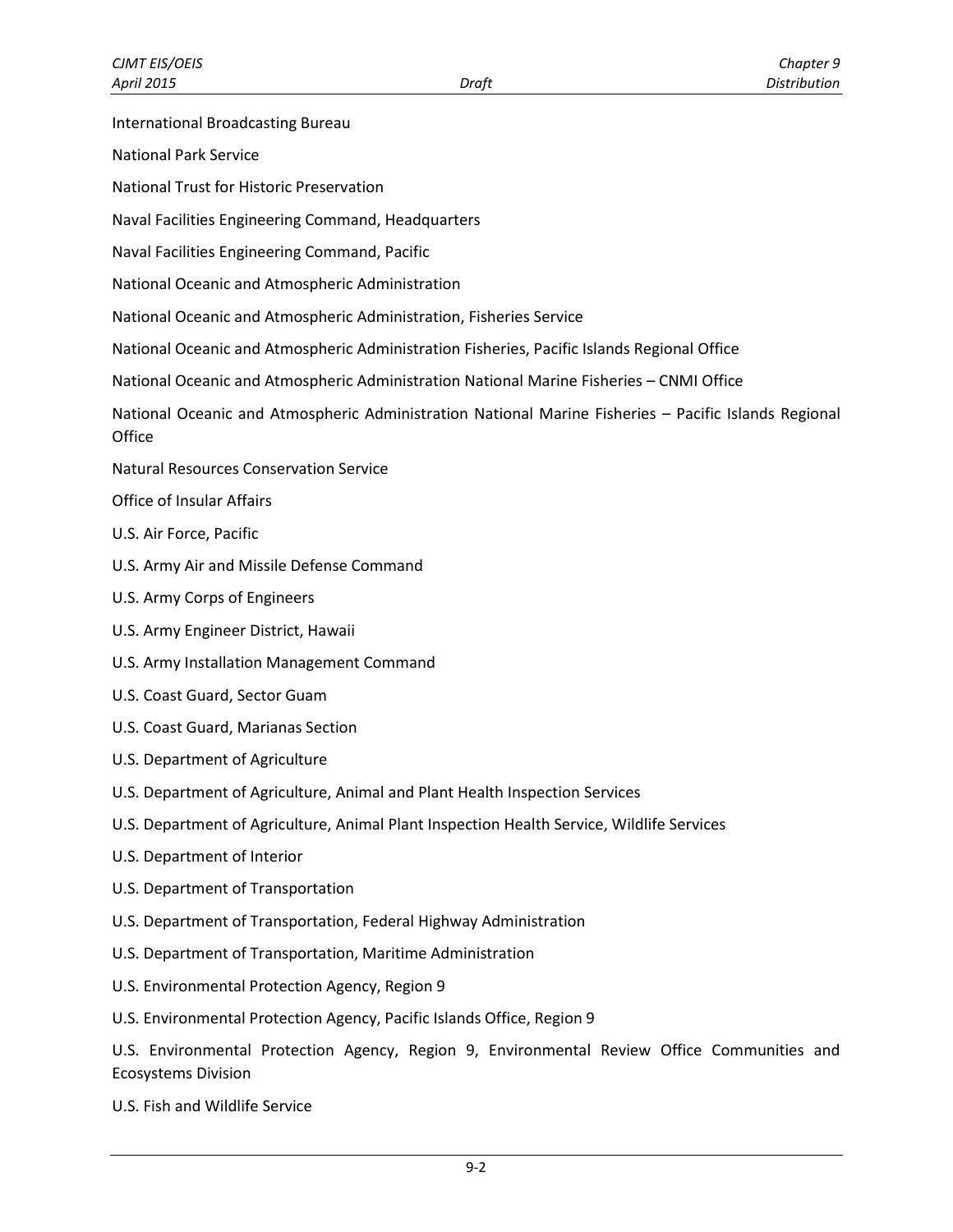U.S. Fish and Wildlife Service, Pacific Islands Office

U.S. Fish and Wildlife Service, Pacific Islands Refuge Complex

U.S. Marine Corps Forces, Pacific

U.S. Navy, Chief of Naval Operations

U.S. Navy Commander, Navy Region Marianas

U.S. Navy Commander, Pacific Fleet

U.S. Navy, Joint Guam Program Office

U.S. Navy, Office of the Assistant Secretary

#### **9.1.4 CNMI Agencies**

CNMI Bureau of Environmental and Coastal Quality

CNMI Capital Improvement Office

CNMI Department of Public Lands

CNMI Military Integration Management Committee

Commonwealth Ports Authority

Commonwealth Utilities Corporation

Department of Community and Cultural Affairs

Department of Community and Cultural Affairs, Historic Preservation Office

Department of Lands and Natural Resources

Division of Fish and Wildlife

Marianas Public Lands Authority

Marianas Visitors Authority

Office of Military Liaison and Veterans Affairs

Western Pacific Region Fisheries Management Council

#### **9.1.5 Hawaii Agencies**

Western Pacific Region Fisheries Management Council